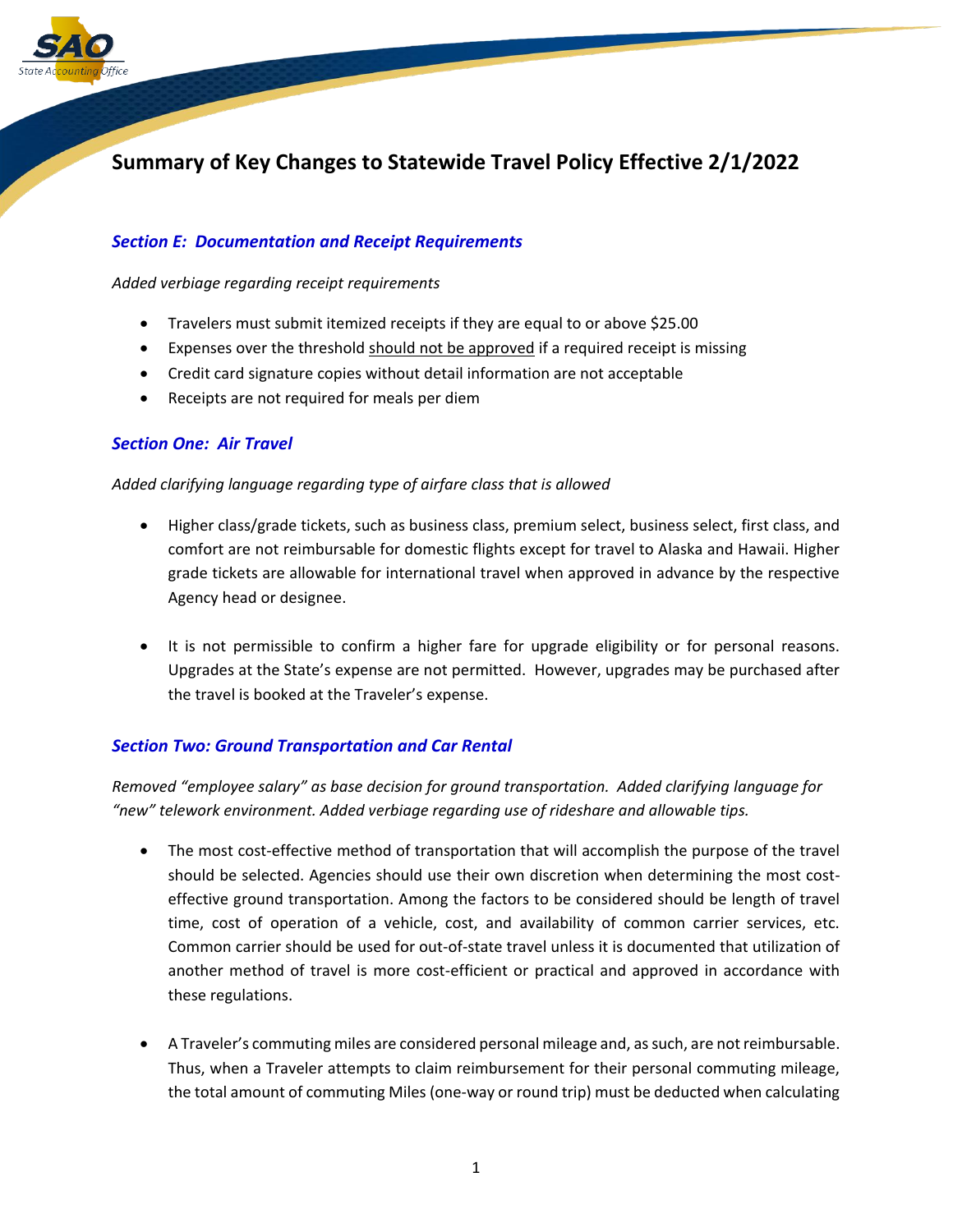total mileage reimbursement. Commuting miles is defined as the actual mileage travelled by the Traveler between their Residence and Primary Workstation (See Appendix D for definitions). **Agencies should be sure to communicate which location is the Traveler's "primary workstation" when teleworking is permitted.** If a Traveler's travel begins or ends at their Primary Workstation AND they are not attempting to claim their Commuting Miles between Residence and Workstation or vice versa, then Commuting Miles would not be deducted.

- While in travel status, and at the Agency's discretion, Travelers may be reimbursed for reasonable (as defined by the Agency) ground transportation costs (Personal car mileage, rideshare, shuttle, taxi, etc.) to/from eating establishments when such establishments are not located in the lodging location, are not fiscally prudent, or within safe walking distance of the lodging and/or the business function. The Traveler may not request reimbursement for ground transportation costs for eating establishments distanced from lodging and/or business function based on personal choice. (e.g., Traveling to St. Simon's Island when lodging/business function is located on Jekyll Island.)
- The State will reimburse tips for shuttle, taxi, or ride share services, up to 20% of total cost. Approvers should review these expenses prior to approving.

# *Section Three: Lodging*

*Adjusted the singe day parameters-removed verbiage regarding "both their primary and work site". Added clarifying language regarding Airbnb.*

- Travelers on state business are allowed lodging expenses when their destination is located **more than 50 miles** from their Residence AND are away for **more than twelve (12) hours**. Written preapproval must be obtained from the agency head, or their designee, when lodging is required *within* the 50-mile radius. The approval must be submitted with the Traveler's receipts and documented mileage when requesting reimbursement.
- Airbnb is a not considered a commercial lodging facility and should not be used while in travel status.

## *Section Four: Meals and Incidentals*

#### *Increased "In State" Meal Per Diem Rates*

• Travelers traveling within the State of Georgia are eligible for (\$50) daily per diem amounts to cover the cost of three (3) meals per day. There will be one standard per diem rate for all cities in Georgia. Incidentals are not included in the daily per diem rate. Travelers traveling overnight "In State" must deduct 75 percent (75%) of the total per diem rate on the first and last day of travel.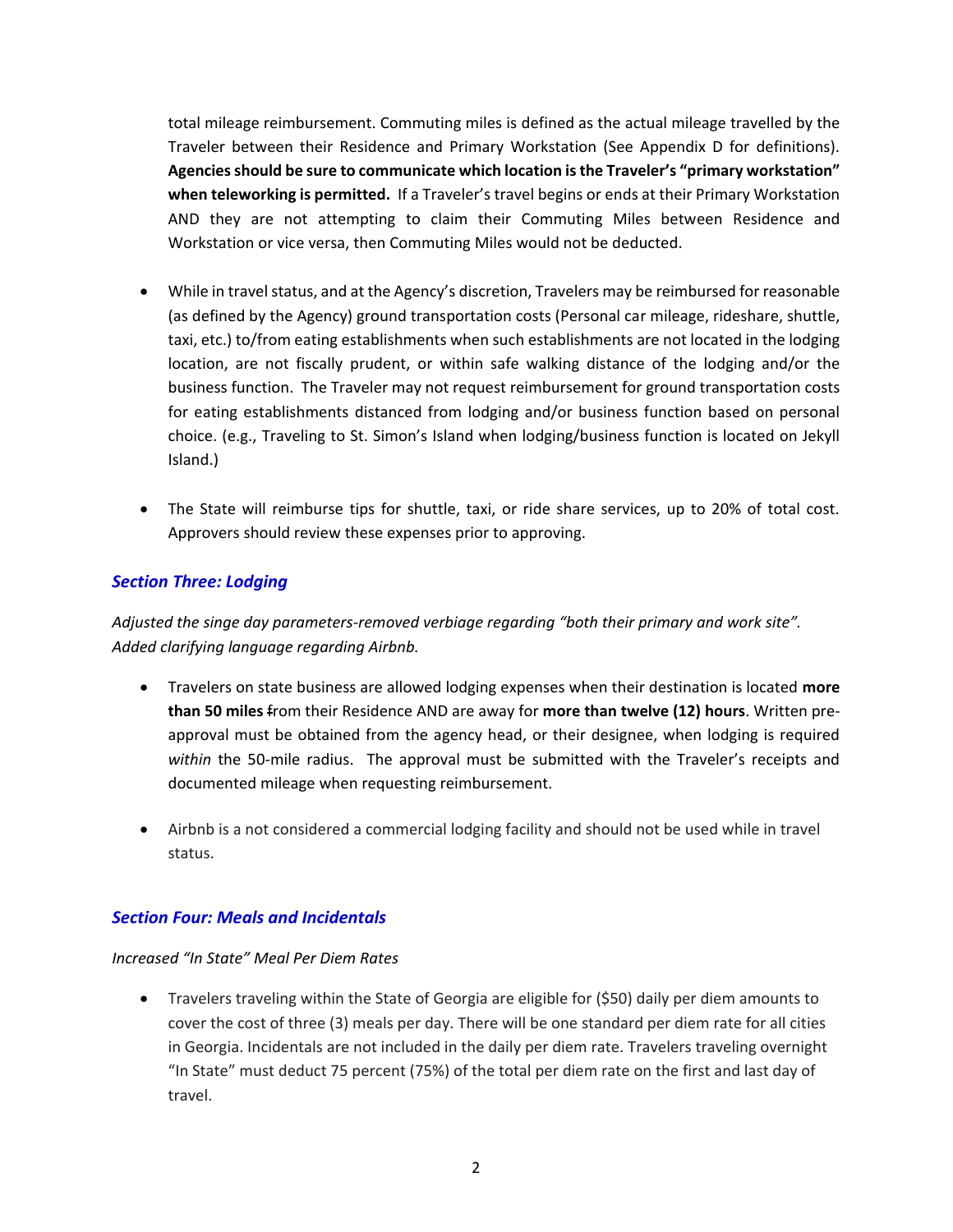## **Georgia Meal Per Diem Rates (\$50 Daily)**

| <b>Breakfast</b> | \$13 |
|------------------|------|
| Lunch            | \$14 |
| Dinner           | \$23 |

## *Appendix A: Mileage Reimbursement Examples*

*Added clarifying examples regarding commute miles*

- 1) An employee's Residence is in Duluth and Primary Workstation is in Atlanta. The employee's normal commute mileage is 60 miles round trip (RT).
	- a) The employee leaves in the morning from his/her Residence to attend a meeting in Lawrenceville and then returns to his Residence. The total distance travelled is 40 miles RT. The employee's total (business) miles (40) are less than the normal round trip commute miles (60), so there is *no reimbursement* for business mileage.
	- b) The employee leaves in the morning from his/her Residence to attend a meeting 40 miles away and returns to his Residence, afterwards. The total distance travelled is 80 miles RT. The employee's reimbursable business mileage is 20 miles (80 miles traveled less 60 miles normal commute mileage = 20 business miles.) The *direction* of the meeting or Temporary Workstation from the employee's Residence is not factored into the reimbursement. The normal commute miles must always be subtracted when an employee travels from their Residence to a meeting or Temporary Workstation. If the total miles travelled exceed the employee's round trip commute miles, the miles in excess of his/her normal commute are eligible for reimbursement.
- 2) Employee's normal commute is 30 miles one way. The employee traveled from his/her Residence to Primary Workstation in the morning. That afternoon, employee traveled to a Temporary Workstation which is a distance of 44 miles from the employee's Primary Workstation. The employee then returned to his/her Residence from the Temporary Workstation, which was a distance of 54 miles. The employee's business miles traveled are 68 miles (128 total miles less 60 miles normal RT commute mileage = 68 business miles).
- 3) Employee's normal commute mileage is 15 miles one way. Employee leaves from home on Saturday and drives to his/her Primary Workstation outside of his/her normal work schedule and returns to his/her Residence at the end of the day. The employee's total reimbursable business travel is 30 miles. If travel occurs on a weekend or holiday outside of the normal work schedule, mileage is calculated from the point of departure with no reduction for normal commuting miles.